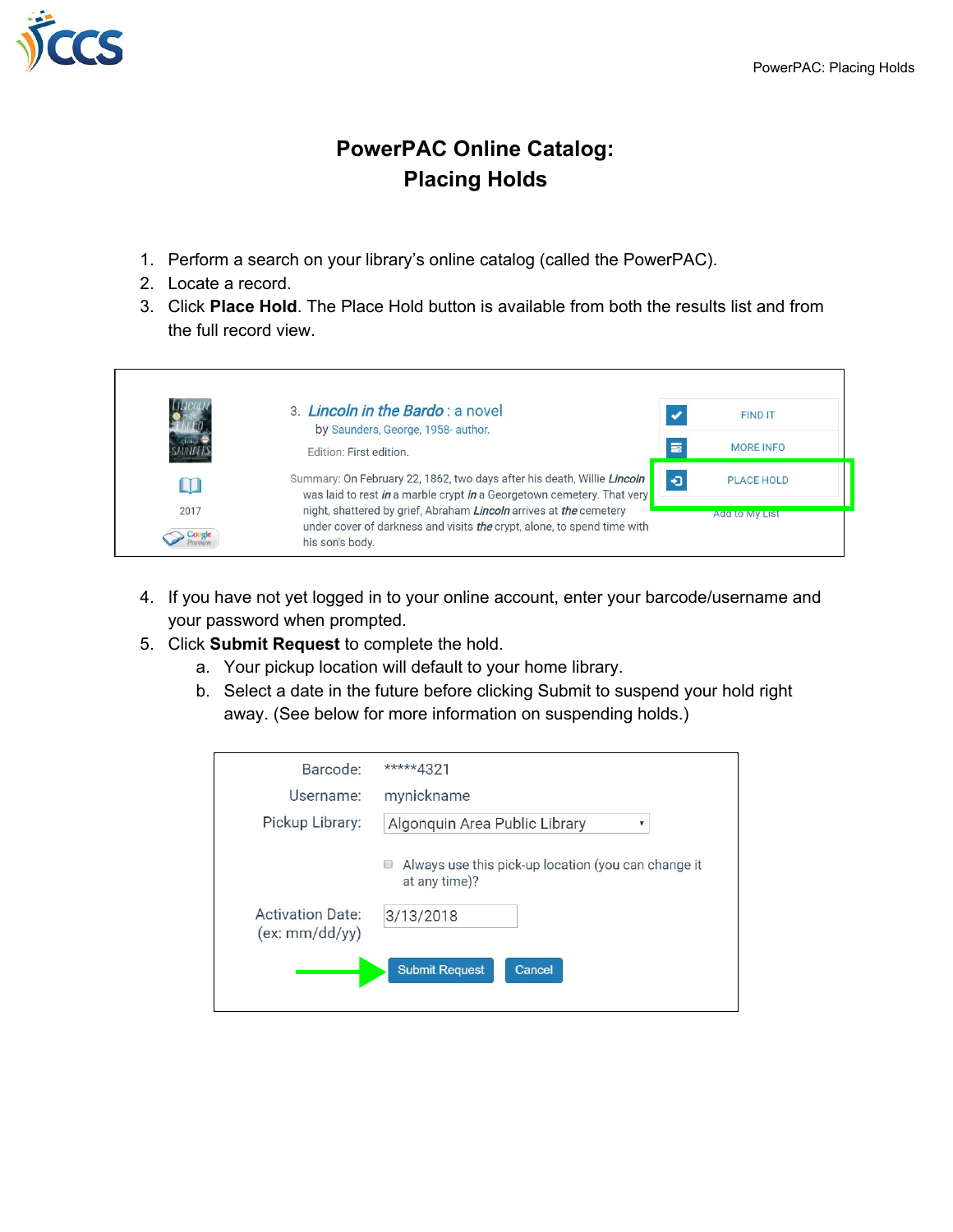

## Placing a Volume Hold

Records that may be broken up into volumes (such as magazines, manga, and DVD sets) will prompt you to place a hold on a specific volume.

- 1. Scroll down to the **Find It** section in the full record view.
- 2. Click the **Place Request Icon** next to the desired volume.
- 3. Log in if needed and click **Submit Request** to complete the hold.

| <b>A RETURN TO LIST</b>           |                                                                                                                                                                                                                                                                                                                                                                                                   | ← PREVIOUS | <b>DISPLAYING 3 OF 29</b> | NEXT + | $\bullet$<br><b>PLACE HOLD</b>                                                                                                    |
|-----------------------------------|---------------------------------------------------------------------------------------------------------------------------------------------------------------------------------------------------------------------------------------------------------------------------------------------------------------------------------------------------------------------------------------------------|------------|---------------------------|--------|-----------------------------------------------------------------------------------------------------------------------------------|
| planet eart<br><b>CONTRACTOR</b>  | Format: DVD, Videorecording, Projected Medium, Visual Materials<br>Uniform Title: Planet Earth (Television program: 2006)<br>Title: Planet Earth [videorecording (DVD)] : the complete series / a<br>BBC/Discovery Channel/NHK co-production ; series producer, Alastair                                                                                                                          |            |                           |        | Please select and request a specific<br>volume by clicking one of the •Dicons<br>in the 'Find It' section below.<br>Add to Mullet |
|                                   | Fothergill.<br>Publisher, Date: [Place of publication not identified]: BBC Video; Burbank, CA: Distributed<br>in the USA and Canada by Warner Home Video, [2007]                                                                                                                                                                                                                                  |            |                           |        | $\rightarrow$ Share $\square$ $\square$ $\uparrow$ $\uparrow$ $\lhd$ $\lhd$ $\lhd$ $\lhd$ $\lhd$ $\lhd$ save                      |
| <b>DVD</b><br>$\bigwedge$<br>2007 | Description: 5 videodiscs (10 hr., 45 min.): sound, color; 4 3/4 in.<br>video file DVD video<br>Web Site: Official website                                                                                                                                                                                                                                                                        |            |                           |        | <b>Recently Viewed Titles</b><br>Turn on recently viewed titles                                                                   |
|                                   | Summary: "Captures rare action, impossible locations, and intimate moments with<br>our <i>planet's</i> best-loved, wildest, and most elusive creatures. From the<br>highest mountains to the deepest rivers, [the <i>program</i> ] takes you to<br>places you've never been to experience sights and sounds never before<br>captured on film. Prepare to be overwhelmed by the beauty and majesty |            |                           |        |                                                                                                                                   |

| o or Tavallable)                                  |       |                            |            |
|---------------------------------------------------|-------|----------------------------|------------|
| ▼ Multimedia                                      |       |                            |            |
| $\Box$ DVD 525 PLA set                            | Adult | In-Transit to Home Library | <b>DVD</b> |
| Crystal Lake Public Library<br>(3 of 3 available) |       |                            |            |
| ▼ Multimedia                                      |       |                            |            |
| $\rightarrow$ TVD 508 PLA disc 1-2                | Adult | Available                  | <b>DVD</b> |
| $\Box$ $\rightarrow$ DVD 508 PLA disc 3-4         | Adult | Available                  | <b>DVD</b> |
| $\Box$ DVD 508 PLA disc 5                         | Adult | Available                  | <b>DVD</b> |
| Des Plaines Public Library                        |       |                            |            |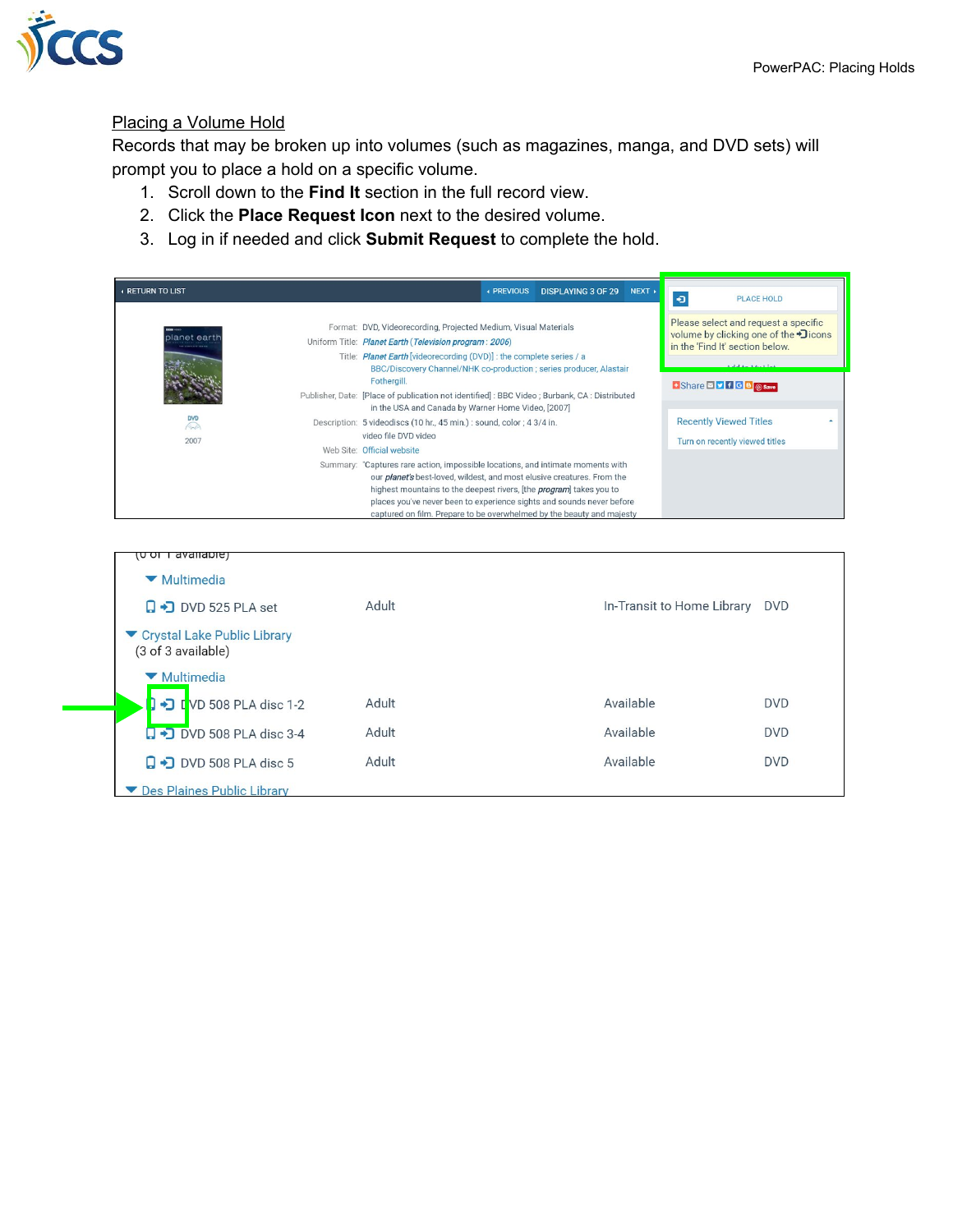

## Suspending a Hold

Suspending a hold will keep you on the list for a hold, but will make sure an item isn't sent for you until the activation date.

- 1. Log in to your online catalog account.
- 2. Navigate to the **Holds** page.
- 3. Click the **checkbox** next to a title and select **Suspend/Reactivate Suspended**.

| <b>My Account</b><br><b>Sample, Patron</b>       | <b>Holds</b>                                                                 | Sample, Patron          | <b>0</b> - more information<br>additional note                       |                                              |                               |
|--------------------------------------------------|------------------------------------------------------------------------------|-------------------------|----------------------------------------------------------------------|----------------------------------------------|-------------------------------|
| 1 hold(s) ready for pickup                       |                                                                              | Format                  | <b>Title</b>                                                         | <b>Status</b>                                | <b>Pickup Library</b>         |
| 1 items overdue                                  | A                                                                            | M                       | A man called Ove : a novel<br>by Backman, Fredrik, 1981- author.     | <b>Ready for Pickup</b><br>(for 4 more days) | Algonquin Area Public Library |
| My Record<br>Items Out (4)                       | Đ<br>$\qquad \qquad \Box$                                                    | m                       | Where'd you go, Bernadette : a novel<br>by Semple, Maria, author.    | Pending<br>(as of 3/12/2018)                 | Algonguin Area Public Library |
| Holds (5)                                        | Đ<br>$\qquad \qquad \qquad \qquad \qquad \qquad \qquad \qquad \qquad \qquad$ | $\sqrt{2}$              | Planet Earth the complete series disc 1-2                            | Pending<br>(as of 3/13/2018)                 | Algonquin Area Public Library |
| <b>Fines &amp; Fees</b><br><b>Saved Searches</b> | B<br>$\qquad \qquad \Box$                                                    | $\overline{\mathbb{R}}$ | The big sick (DVD)                                                   | Active<br>(since 3/13/2018)                  | Algonguin Area Public Library |
| Log Out                                          | Đ<br>$\omega$                                                                | $\Box$                  | Lincoln in the Bardo : a novel<br>by Saunders, George, 1958- author. | Active<br>(since 3/13/2018)                  | Algonquin Area Public Library |
| <b>My Lists</b><br>٠                             |                                                                              | $\Box$                  | The black book<br>by Patterson, Jar 100, 1947 author.                | Cancelled<br>$($ on $3/13/2018)$             | Algonquin Area Public Library |

- 4. Enter a **future date**. This is the date your hold will be reactivated. Note: this does not mean the hold will be ready for pickup on the date entered.
- 5. Click **Submit** to complete suspending the hold.